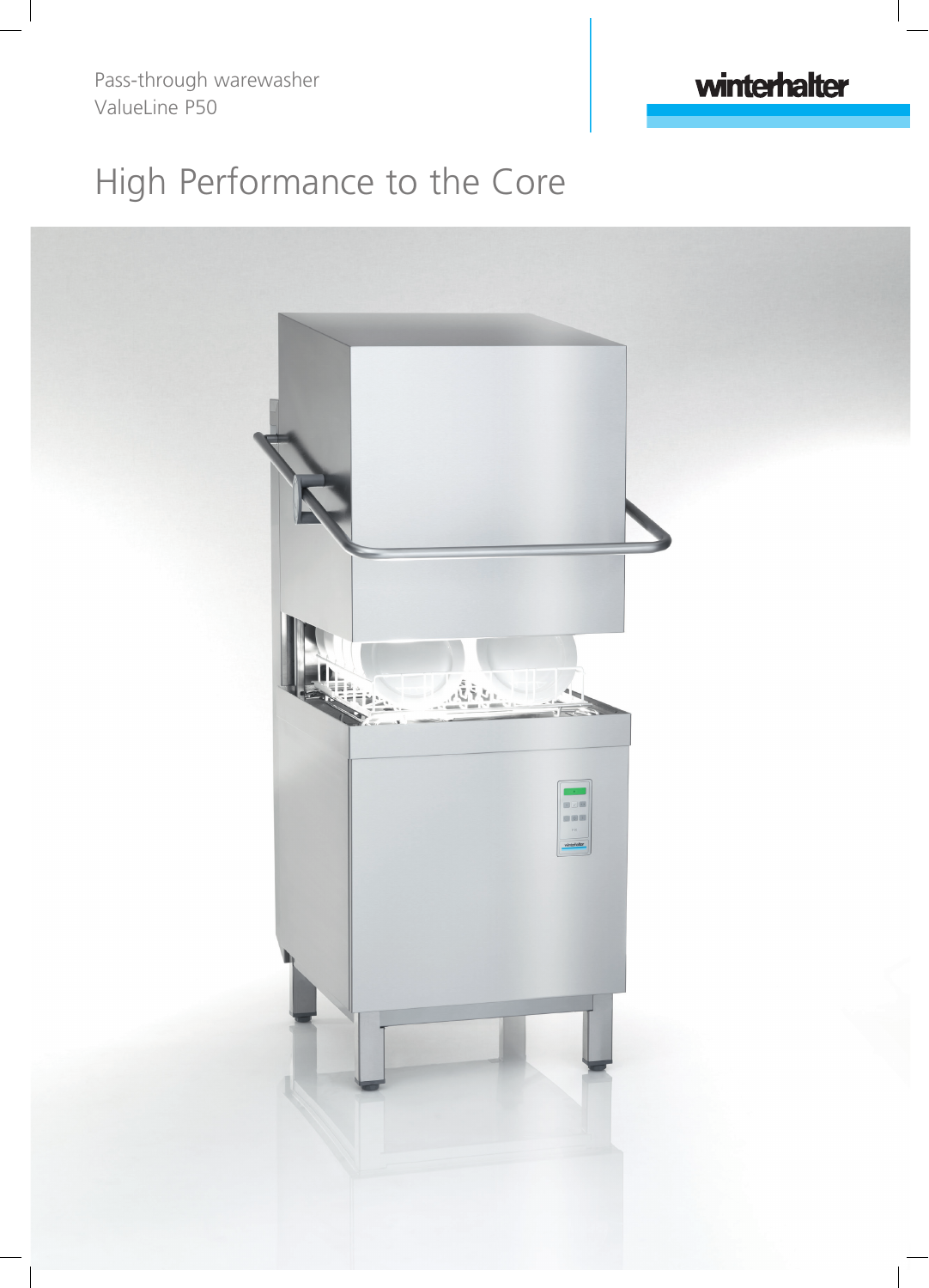## Excellent results in the shortest time

**The ValueLine P50 delivers excellent cleaning results quickly and effectively. It is easy to operate and users can trust in its level of efficiency, hygiene and reliability. This makes the P50 extremely attractive for professionals in search of an economical and practical solution for their growing warewashing needs.**



#### Easy to operate

- Clear colour-coded digital display
- 2 wash programmes
- Digital tank and boiler temperature display
- Error management system with pictograms and error logbook
- Thermostop controlled rinse temperature
- Automatic hood start
- Self-cleaning programme



#### Excellent results and hygienic design

- Rotating top and bottom wash system for optimum coverage
- Triple filtration system ensures extended lifecycle of tank water
- Wash and rinse arms easily removable by hand for cleaning
- Deep drawn tank for optimal hygiene
- Hygiene rack guide



#### Economical to run

- Short wash cycle
- Reduced heating time
- Low total connected load at 3-ph 20 Amp
- Low fresh water consumption
- Optional integrated waste water heat exchanger with additional 1.7kW heating power helps to save energy costs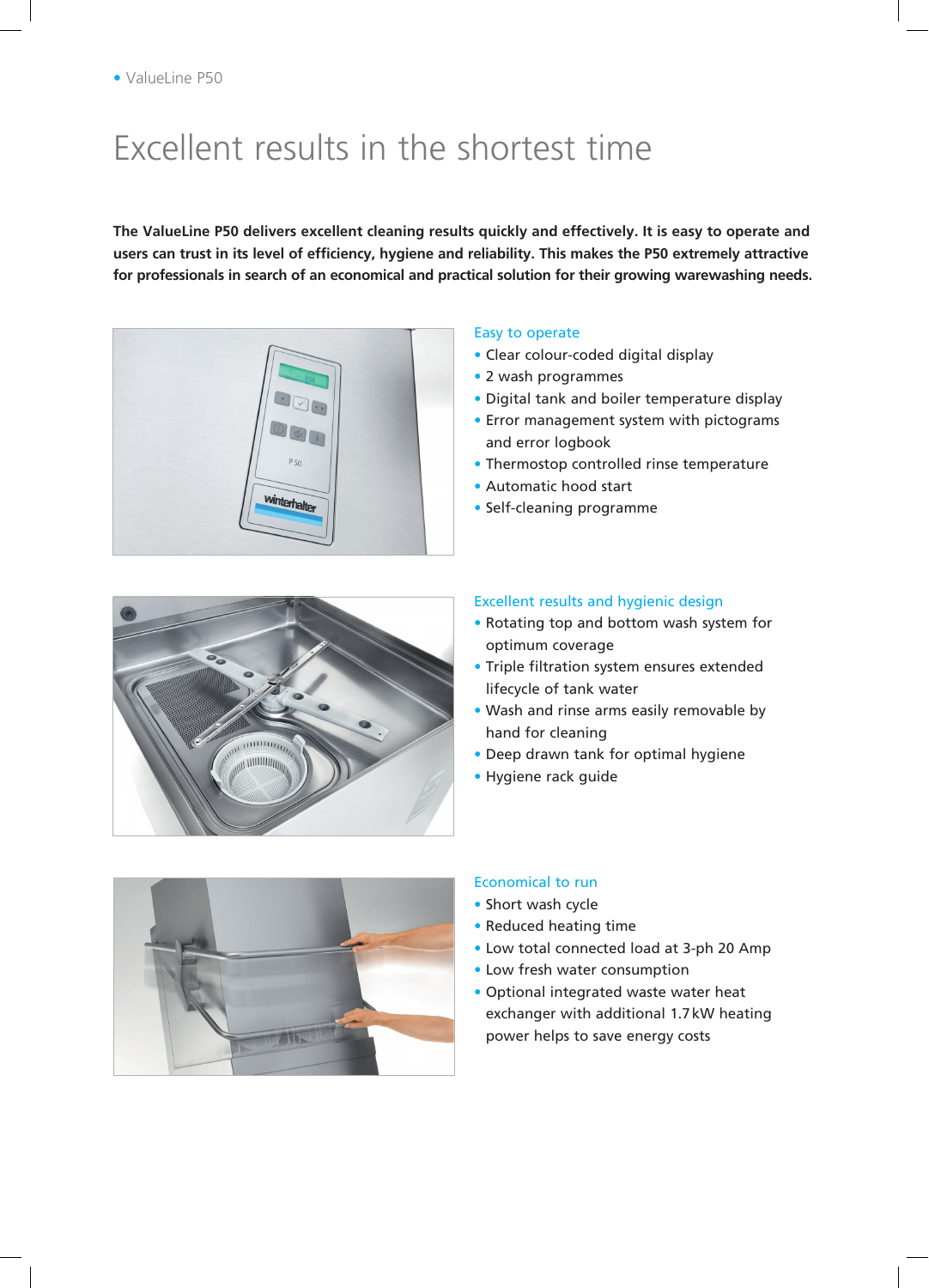#### **Technical Data**

| <b>P50</b>                                |                                                                                                                                                                                                                                                              |                  |
|-------------------------------------------|--------------------------------------------------------------------------------------------------------------------------------------------------------------------------------------------------------------------------------------------------------------|------------------|
| Number of programmes                      |                                                                                                                                                                                                                                                              | $\overline{2}$   |
| Theoretical capacity (Standard/High Temp) | [racks/h]                                                                                                                                                                                                                                                    | 60/20            |
| Rack dimensions                           | [mm]                                                                                                                                                                                                                                                         | 500 x 500        |
| Tank capacity                             | $[ ] % \begin{center} % \includegraphics[width=\linewidth]{imagesSupplemental_3.png} % \end{center} % \caption { % Our method is used for the method. % Our method is used for the method. % The method is used for the method. % } % \label{fig:example} %$ | 28               |
| Tank temperature                          | [°C]                                                                                                                                                                                                                                                         | 62               |
| Tank heating                              | [kW]                                                                                                                                                                                                                                                         | 2.5              |
| <b>Boiler heating</b>                     | [kW]                                                                                                                                                                                                                                                         | 9.0              |
| Rinse water consumption                   | [ /rack]                                                                                                                                                                                                                                                     | 2.4              |
| Final rinse temperature                   | [°C]                                                                                                                                                                                                                                                         | 85               |
| Circulating pump                          |                                                                                                                                                                                                                                                              |                  |
| - Volume circulated                       | [1/min]                                                                                                                                                                                                                                                      | 210              |
| $-$ Output (p1)                           | [kW]                                                                                                                                                                                                                                                         | 0.6              |
| Noise emission                            | [dB(A)]                                                                                                                                                                                                                                                      | max. 63          |
| Splash guard                              |                                                                                                                                                                                                                                                              | IP X3            |
| Minimum flow pressure                     | [kPa/bar]                                                                                                                                                                                                                                                    | 100/1.0          |
| Maximum inlet pressure                    | [kPa/bar]                                                                                                                                                                                                                                                    | 600/6.0          |
| Rate of flow                              | [1/min]                                                                                                                                                                                                                                                      | min.4            |
| Water inlet temperature                   | [°C]                                                                                                                                                                                                                                                         | max. 60          |
| Weight (net/gross)                        | $[kg]$                                                                                                                                                                                                                                                       | 98/123           |
| Packaging dimensions (W x D x H)          | [mm]                                                                                                                                                                                                                                                         | 770 x 880 x 1605 |

### **Electrical specifications**

| <b>Supply</b>               | <b>Fuse</b>  | <b>Total connected load</b> |
|-----------------------------|--------------|-----------------------------|
| $400 V/3N \sim 750 - 60 Hz$ | 16 A<br>20 A | 9.3 kW<br>11.8 kW           |
| $230 V/3N \sim 750 - 60 Hz$ | 25 A<br>32 A | $9.3$ kW<br>11.8 kW         |

#### **Dimensions**